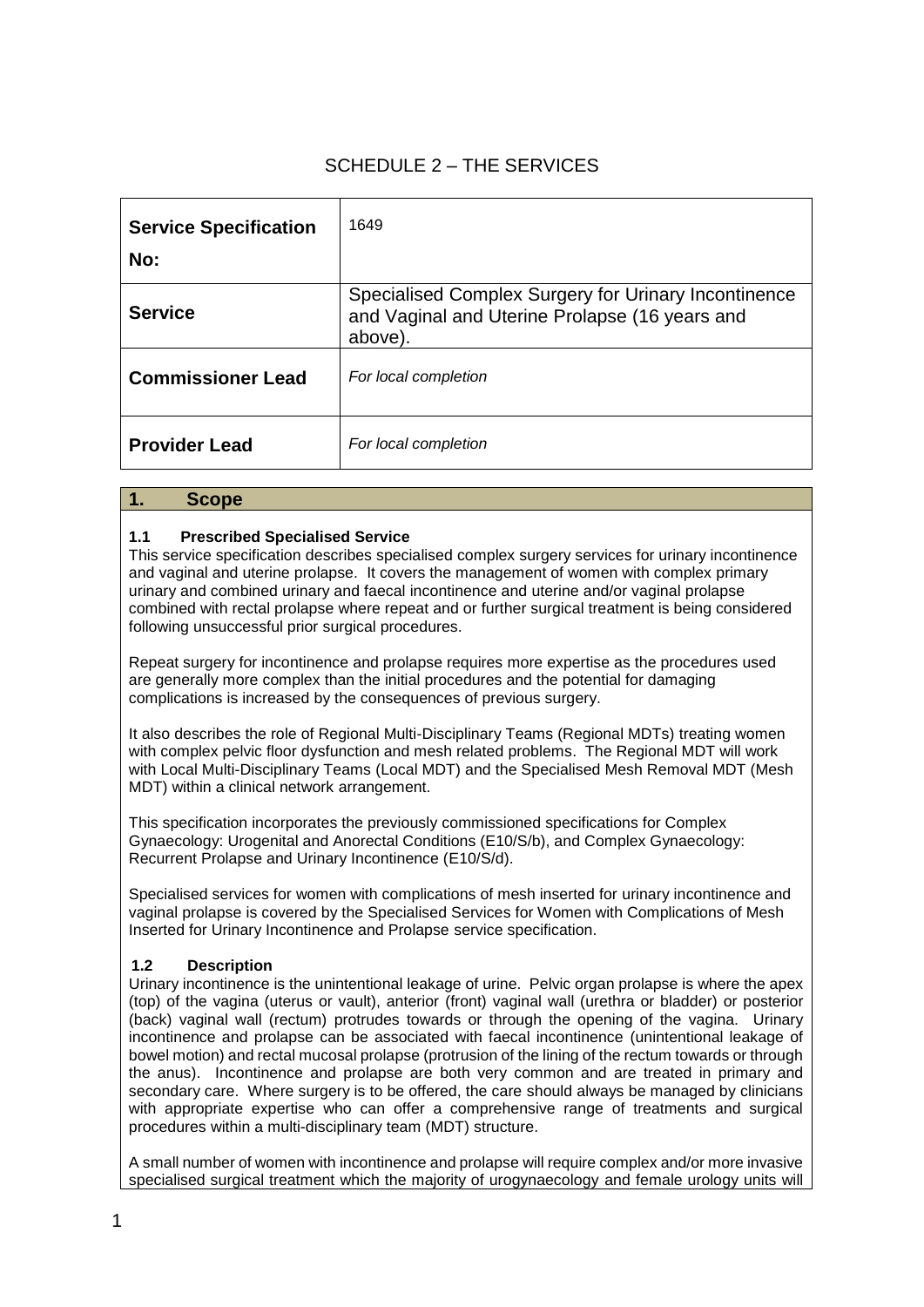not offer. Such treatments fall under specialised commissioning and are the subject of this service specification.

This includes:

- Women with recurrent stress predominant incontinence usually following prior surgical procedures or urethral bulking and who may require more surgery
- Women with combined urinary and faecal incontinence and/or combined rectal and vaginal prolapse
- Women with recurrent same compartment prolapse following the failure of previous surgery
- Vaginal mesh insertion to treat prolapse
- Some primary surgery for stress incontinence and prolapse are also specialised with only a small number of cases performed annually for example colposuspension (see surgical procedures in section 2)
- Women with urgency urinary incontinence who fail to respond to Onabotulinum toxin 'A' injections as a second line treatment or who withdraw from therapy due to side effects and still require further intervention such as sacral nerve stimulation (covered in a separate NHS England policy) or ileocystoplasty (or other bowel cystoplasty procedures).
- Women who have developed complications, including failure of previous surgery to treat pelvic organ prolapse and where further surgical treatment is being considered.
- Women who require simultaneous combined Urogynaecology/ female urology and colorectal surgery.
- Women who require specialised single compartment prolapse surgery because of the complexity of their case or associated co-morbidities for example, neurological conditions.
- Women who require specialised primary incontinence surgery because of the complexity of the case or associated comorbidities (e.g. neurological conditions, complex urinary tract reconstruction, voiding dysfunction, ano-rectal dysfunction and dyspareunia etc.)
- Simple localised excision of minor mesh exposure into the vagina following discussion and agreement with the Mesh MDT within the Specialised Mesh Removal Service (Mesh Service)

# 1.3 **How the Service is Differentiated from Services Falling within the Responsibilities of Other Commissioners**

Clinical Commissioning Groups commission non-specialised gynaecology and female urology services and Local MDTs to provide non-surgical and surgical options for women with primary stress urinary incontinence and primary organ prolapse. Local MDTs will refer women to their Regional Specialist MDTs who can provide more complex treatment, including repeat surgery for complex urinary incontinence and vaginal and uterine prolapse.

Local MDTs work with their Regional MDTs within an established clinical network. Specialist services providing Regional MDTs are responsible for ensuring that they deliver specialised treatment as part of an established network.

The regional specialised service must ensure that the Local MDTs within its network are working to: -

- Jointly agreed guidelines and pathways
- Referral guidelines and protocols

# **2. Care Pathway and Clinical Dependencies**

# 2.1 **Care Pathway**

This service specification covers the management of women with complex primary urinary and combined urinary and faecal incontinence and uterine and/or vaginal prolapse, including where this is combined with rectal prolapse. It also covers the management of women with these conditions where repeat and/or further surgical treatment is being considered following prior surgical procedures.

The service will ensure the provision of specialist assessment, care and treatment for women and adolescent girls aged 16. Patients under the age of 16 years are unlikely to require this intervention, but if there is concern that a patient under the age of 16 requires treatment, they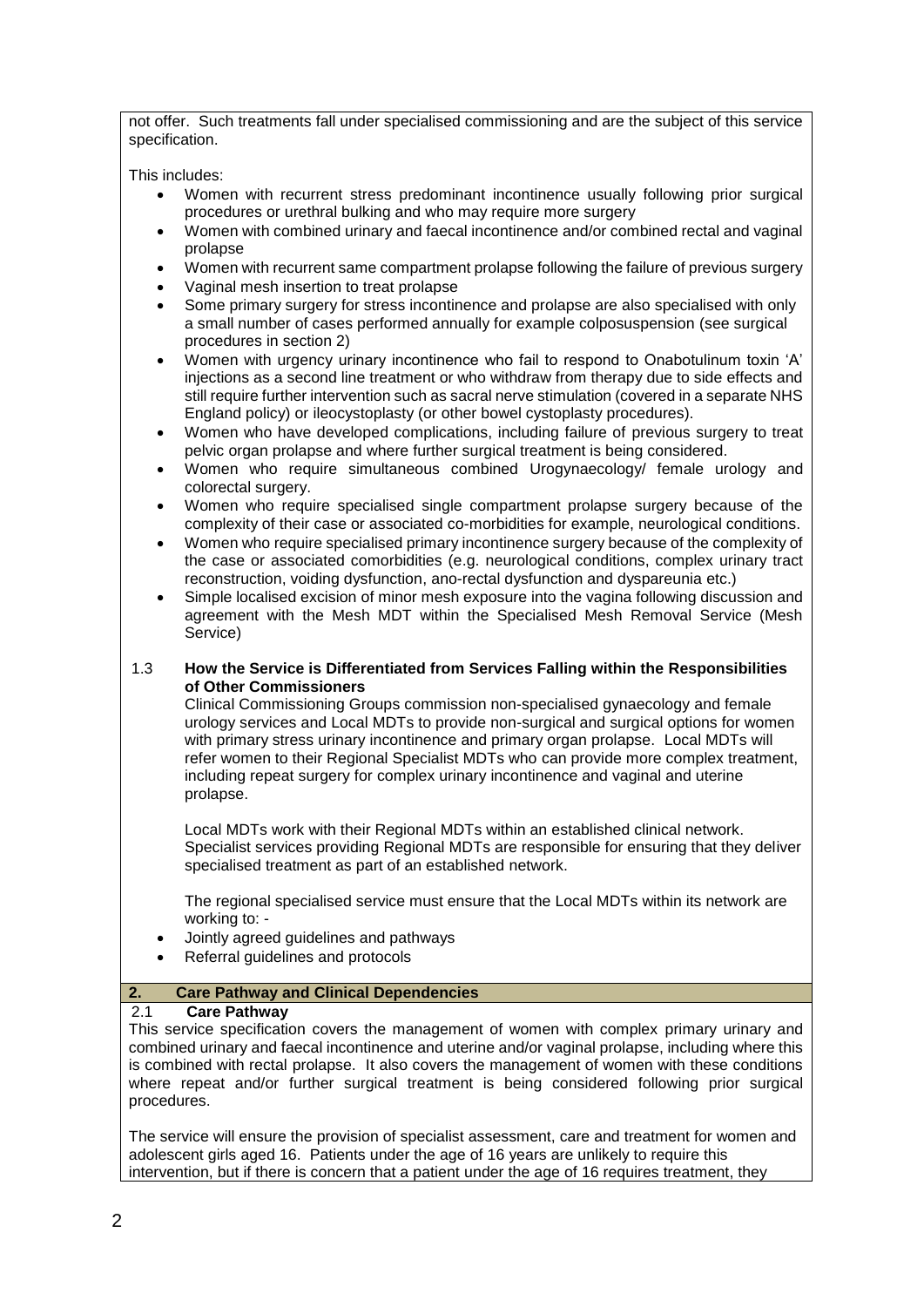should be referred to paediatric services and paediatric surgery/urology and a request for advice sent to one of the national centres for this service.

The Regional MDT is central to providing high quality care for women requiring treatment of complex prolapse and urinary incontinence conditions.

The MDT must include:

### **Core Members**: -

A consultant sub-specialist in urogynaecology;

A consultant urologist with expertise in female urological conditions

A specialist nurse (urogynaecology, urology or continence)

#### **Other MDT members: -**

Will be determined by the complexity of the case mix and will include: -

A colorectal surgeon with expertise in pelvic floor problems

- A specialist in pain management with an expertise in pelvic pain
- A pelvic floor specialist physiotherapist
- A psychosexual counsellor
- An occupational therapist
- A radiologist with expertise in pelvic floor imaging
- Other specialist imaging
- A neurologist
- A gastroenterologist
- A neurosurgeon
- A plastic surgeon

Access to a member of the care of the elderly team

Support for the MDT structure is required to co-ordinate the MDT and provide data entry and to ensure all appropriate investigations are available for the MDT meetings. The outcome of the MDT ratified interventions must be documented, and a clear pathway established to communicate this information to the patient and the Local MDT.

#### **Referral processes and source**

Referrals will be accepted from General Practitioners (GPs) and Local MDTs where complex comorbidities are identified, and specialised referral criteria are met.

Good communication between the Regional MDT and the Local MDT is essential to enable appropriate triage of referrals and advice for Local MDTs and patients about the most appropriate treatment options. The mechanism of communication will vary but can be via teleconferencing, video conferencing and face to face MDT meetings.

All referred patients and their available investigation results will be discussed at the Regional MDT. If the Regional MDT recommends further investigations these will be arranged, the patient communicated with and then re-discussed again at the Regional MDT with the results of the additional investigations.

# **Outpatient Appointments**

All patients accepted into the specialised service will be offered an outpatient appointment to determine the diagnosis and to recommend management following on from discussions at the Regional MDT and decisions regarding management options.

# **Investigations**

Many of the investigations will have already been performed by the Local MDT and the results should be made available to the Regional MDT prior to the initial outpatient appointment. However, further or repeat investigations may be required and these may include\*:

- **Urodynamics**
- Videourodynamics
- Ambulatory urodynamics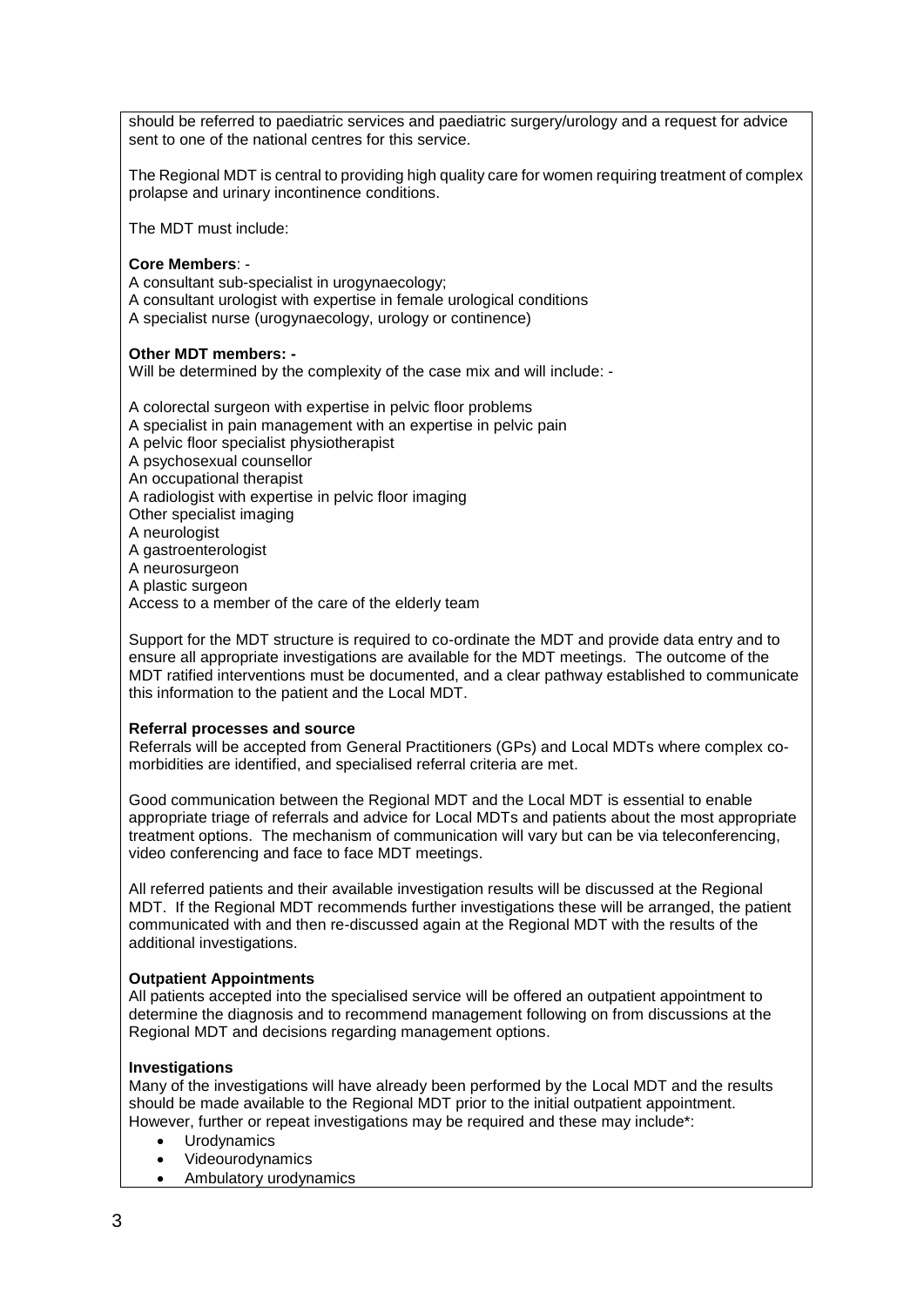- Ultrasound pelvic floor and endoanal
- Anorectal studies
- Magnetic resonance imaging (MRI)
- Mercapto acetyl tri-glycine' scan (MAG3 scan)
- Barium or MR defecating protogram (magnetic resonance)
- Bowel motility studies

\*Please note that the above is not an exhaustive list of investigations.

The investigations will allow for an extended or advanced assessment of the anatomical and functional problems which may include an assessment of:

- Anatomical disruption
- Urinary function
- Bowel function
- Sexual function

# **Treatment Strategy**

There is no single procedure that is appropriate for all situations and treatment options should be discussed at the Regional MDT and with the patient to determine the most appropriate option for each patient.

The Regional MDT will determine which women are suitable for complex primary surgical treatment or further surgical treatment.

The Regional MDT should review all patients who have had previous failed continence or prolapse procedures and advise the patient of treatment options prior to deciding on whether to have repeat surgery.

For women who are referred for a specialist evaluation of vaginal prolapse, centres must use the Pelvic Organ Quantification System in advance of MDT discussions/decisions.

# **Mesh Complications**

Mid urethral tape mesh is commonly used to treat stress urinary incontinence in women whilst vaginal mesh is occasionally used to treat prolapse. Both are successful treatment options, however there are known complications in relation to the use of mesh resulting in significant morbidity in some women. These complications may include:

- Vaginal exposure
- Extrusion into the urinary tract
- Extrusion into the bowel
- **Infection**
- Pain
- **Fistulae**
- Mesh shrinkage
- Organ perforation
- Nerve or vascular injury
- Sexual difficulty

All women with mesh complications must be referred to the Mesh Service's Multi-Disciplinary Team (Mesh MDT) (see Specialised Services for Women with Complications Of Mesh Inserted For Urinary Incontinence And Vaginal Prolapse Service Specification).

Vaginal mesh extrusion into adjacent organs, will almost always require removal of the mesh and members of the Mesh MDT must carry out this surgery.

For non- complex mesh complications, (lump, sinus or discharge or exposure of a small amount of mesh <1cm in the vagina in a non-critical area) mesh removal may not always be required. However, if indicated and following discussion and agreement with the Mesh MDT, simple localised excision of minor mesh exposure into the vagina may be performed by the Regional MDT.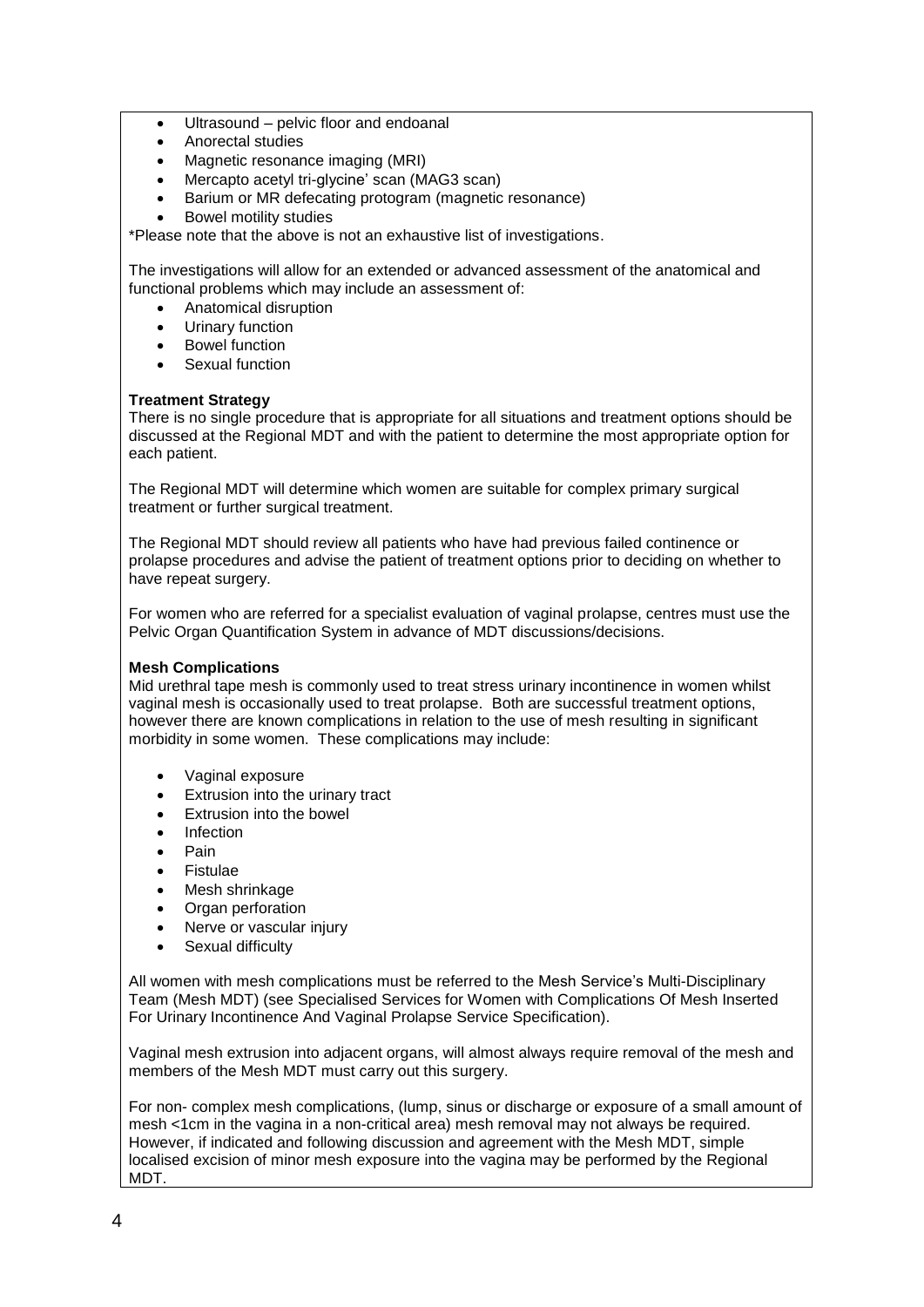For mesh complications with pain but with no extrusion, infection, fistula or exposure, input from the local specialist pain management service will be necessary. If mesh removal is advised a referral will need to be made to the Mesh Service.

# **Surgical Procedures**

The following procedures when undertaken for repeat or complex primary cases are specialist surgical procedures and can only be performed in specialised centres

- Colposuspension (open and laparoscopic)
- Rectus Fascial or Fascia Lata Slings
- Artificial Urinary Sphincter
- Ileocystoplasty (or other bowel cytoplasty procedures) which should be performed by a urological surgeon with expertise in this procedure
- Sacral nerve stimulation for overactive bladder (covered by a separate NHS Clinical Commissioning Policy. https://www.england.nhs.uk/commissioning/wpcontent/uploads/sites/12/2015/10/e10pb-sacrl-nrve-stimltn-bladdr.pdf)
- Laparoscopic hysteropexy
- Laparoscopic sacrocolpopexy
- **Colpocleisis**
- Vaginal insertion of mesh for pelvic organ prolapse
- Re-do open sacrocolpopexy
- Anterior colporrhaphy for repeat same compartment prolapse
- Posterior colporrhaphy for repeat same compartment prolapse
- Re-do apical/vault prolapse

The following procedures will be included as part of this specification **ONLY** when performed jointly by a colorectal surgeon with a urogynaecologist or urologist specialising in female urology present: -

- Laparoscopic ventral rectopexy/ DeLormes rectopexy
- Stapled Transanal Resection of the Rectum (STARR) procedure
- Sphincter repair surgery +/- perineal reconstruction
- Dynamic graciloplasty

Procedures that involve the treatment of vesicovaginal/ urinary tract and/ or rectovaginal and anoperineal fistulae should only be undertaken in centres commissioned to provide vesicovaginal/ urinary tract fistulae and rectovaginal/ anoperineal colorectal surgery as outlined in the Complex Gynaecology/ Female Urology: Genito-Urinary Tract Fistulae (Girls and Women aged 16 and above) Service Specification.

In a small number of women simultaneous surgery with a urogynaecologist or urologist and colorectal surgeon is required, including women with complex neurological conditions such as paraplegia or multiple sclerosis.

#### **Follow-up**

All patients will have a single postoperative follow up visit within six months of surgery.

In some specific cases patients will require a series of follow-up visits with the specialist nurses but generally further follow ups can take place at the patient's local unit.

#### **Data Management, Audit and Governance**

- The management of complex and recurrent incontinence and prolapse will take place in specialist units, which provide treatment by consultants working within a MDT structure operating within a clinical network arrangement.
- The MDT must convene at least once each month. The MDT is quorate if there are at least three members in attendance. There must be at least a consultant sub specialist in urogynaecology, a consultant urologist with expertise in female urological conditions, the specialist nurse or the physiotherapist from the non-core MDT.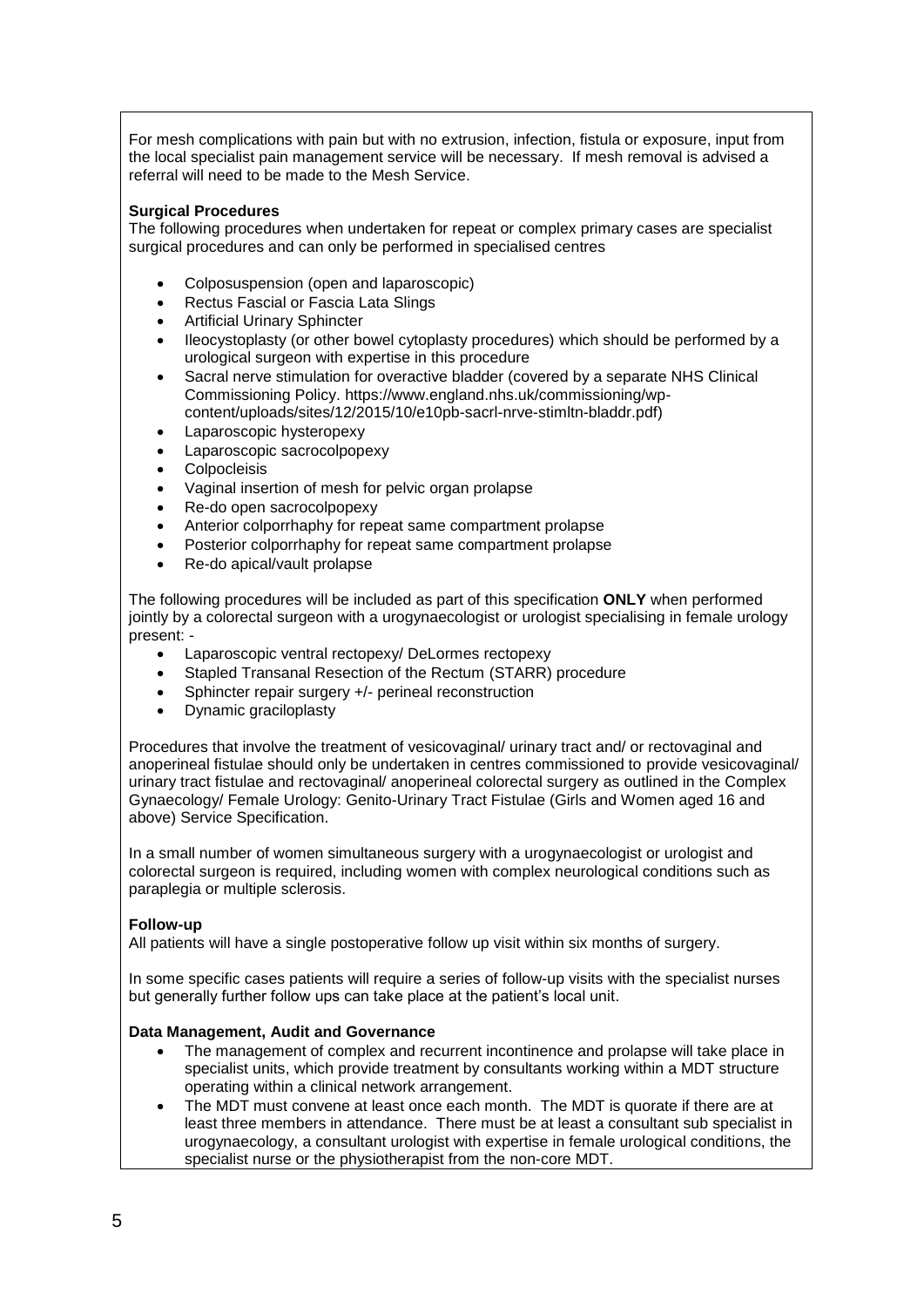- All procedures must be recorded on either the British Association of Urological Surgeons (BAUS) or British Society of Urogynaecology (BSUG) databases and the subsequent national database that will form part of the development of a national registry.
- Specialist units will provide complex incontinence and prolapse treatments in compliance with current NICE quidelines.
- Most specialised and non-specialised units will have BSUG accreditation. NHS England does not recognise the achievement of BSUG accreditation as an endorsement to deliver this service specification. It acknowledges that it is an indication of good working practices.
- All specialist surgeons providing treatment to patients under this service specification must be members of the appropriate sub-speciality society. All urogynaecologists must have BSUG membership. All urologists forming part of the Regional MDT must have membership of the Female, Neuro-urological and Urodynamic Urologists (FNNU) section of BAUS.
- Advanced laparoscopic surgery and advanced open surgery is not within the repertoire of most gynaecologists/ urologists specialising in female urology who perform primary surgery. These techniques should only be performed by appropriately trained surgeons with expertise in these techniques (specialist gynaecologist / specialist urologist). NHS England requires evidence from units delivering this service specification of their competency to perform these procedures.
- Repeat laparoscopic surgical procedures to treat prolapse, including primary procedures such as hysteropexy, sacrocolpopexy and paravaginal repairs should only be performed in units which have the appropriate expertise in laparoscopic urogynecologist/ female urology conditions to ensure that all the functional and anatomical issues are addressed. The recommended case load per individual surgeon is 10 cases of advanced laparoscopic prolapse or incontinence operations per year (as an individual or as part of a two-person surgery team).
- Specialised services providing advanced surgery techniques as listed above and mesh insertion services must use Trust appraisal systems to ensure that surgeons are appropriately trained and current in their practice; adhere to clinical and NICE guidance, comply with national data requirements and report complications. The use of mesh should be in line with the latest NICE guidance and professional standards
- All adverse incidents linked to mesh must be reported to the Medicines and Healthcare Products regulatory Agency (MHRA) yellow card scheme
- All additional reporting requirements for individual patients also apply (e.g. reporting to local incident systems, the National Reporting and Learning System and serious incidents to the Strategic Executive Information System (StEIS)
- Regional MDTs performing simple localised excision of minor mesh erosion, must present data and discuss outcomes at an annual clinical summit

Regional MDTs must provide patients with information on all mesh and non-mesh treatments, treatment options and risks.

The Regional MDT must always legally obtain patient consent in order to record the discussion between the clinician and patient about the treatment procedure, the alternatives, recommendations and questions/understanding.

# **2.2 Interdependence with other Services**

It is expected that trusts delivering specialised complex surgery for prolapse and urinary incontinence conditions will be able to demonstrate competence in advanced open and advanced laparoscopic techniques and have access to the specialised equipment and theatres to support this.

# **Co-located services**

Specialist urogynaecology and specialist urology must be co-located within the same Trust.

The following services must also be co-located or be available to the Regional MDT. - Colorectal surgery Pelvic floor Specialist pain management Physiotherapy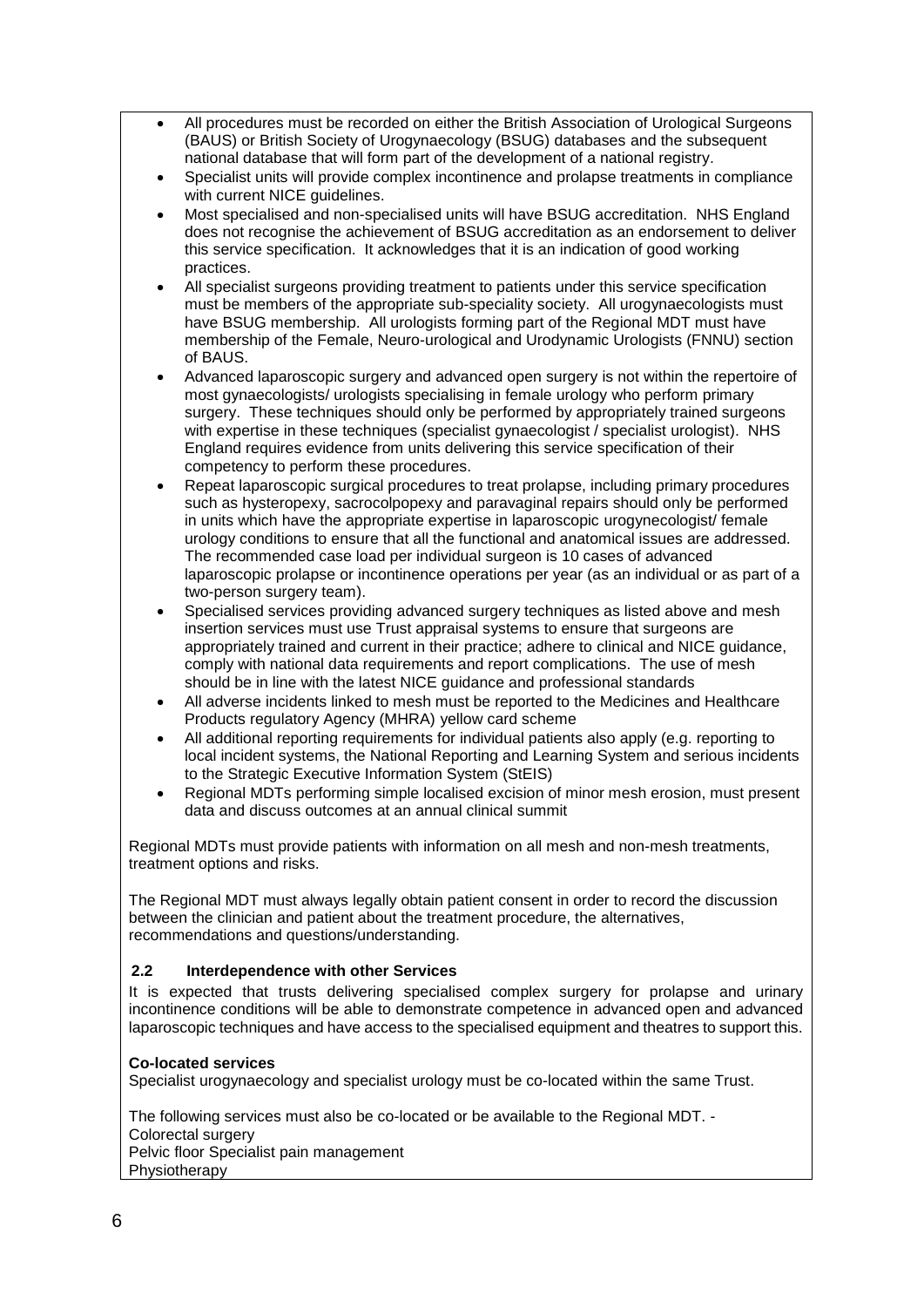Psychosexual counselling Occupational therapy Radiology and other specialist imaging Gastroenterology **Neurosurgery** Plastic surgery Elderly care team

# **3. Population Covered and Population Needs**

# **3.1 Population Covered By This Specification**

This service specification covers the management of women with complex primary urinary and combined urinary and faecal incontinence and uterine and/or vaginal prolapse combined with rectal prolapse where repeat and or further surgical treatment is being considered following unsuccessful prior surgical procedures. Repeat surgery for incontinence and prolapse requires more expertise as the procedures used are generally more complex than the initial procedures and the potential for damaging complications is increased by the consequences of previous surgery.

The service outlined in this specification is for patients ordinarily resident in England\* or otherwise the commissioning responsibility of the NHS in England (as defined in Who Pays?: Establishing the responsible commissioner and other Department of Health guidance relating to patients entitled to NHS care or exempt from charges).

\* - Note: for the purposes of commissioning health services, this EXCLUDES patients who, whilst resident in England, are registered with a GP Practice in Wales, but INCLUDES patients resident in Wales who are registered with a GP Practice in England.

# **3.2 Population needs**

Stress urinary incontinence affects approximately 1 in 3 women older than 18 years at some point in their lives. It is estimated that a woman who is currently 18 years old has a 14% chance to undergo surgery for stress urinary incontinence during her life time.

Prolapse of the vaginal wall and uterus are common conditions affecting up to 50% of women who have given birth.

11% of women undergo a surgical repair by the age of 80 years and the socio-economic and psychological and physical impacts of stress urinary incontinence and prolapse are considerable.

In England, over 22,000 procedures for urinary stress incontinence and prolapse are performed each year by urogynaecologists and urologists.

Approximately 15% of women who have had a stress incontinence operation will have a persistent/recurrent urinary incontinence and require further surgery. Approximately 10% of women who have had surgery for prolapse, will develop symptoms and signs of recurrent prolapse in the same compartment. This is defined in the International Urogynaecological Association (IUGA)/ International Continence Society (ICS) joint report, as prolapse arising from the same site that will require specialist treatment services.

Urinary and faecal incontinence and urinary and rectal prolapse are common conditions. The prevalence of faecal incontinence in women suffering with urinary incontinence is 9% to 26%. The majority of women will be treated by non-specialised services with non-surgical interventions or appropriate single compartment surgery.

Between 2008/09 to 2016/17 194,107 patients had urogynaecological procedures of which 96,286 were for urogynaecological prolapse and 101,538 were for stress urinary incontinence.

Overall patients with reported urogynaecological procedures to treat urogynaecological prolapse or stress urinary incontinence has reduced year on year from 25,416 patients in 2008/09 to 17,349 patients in 2016/17 a reduction of 32 percent.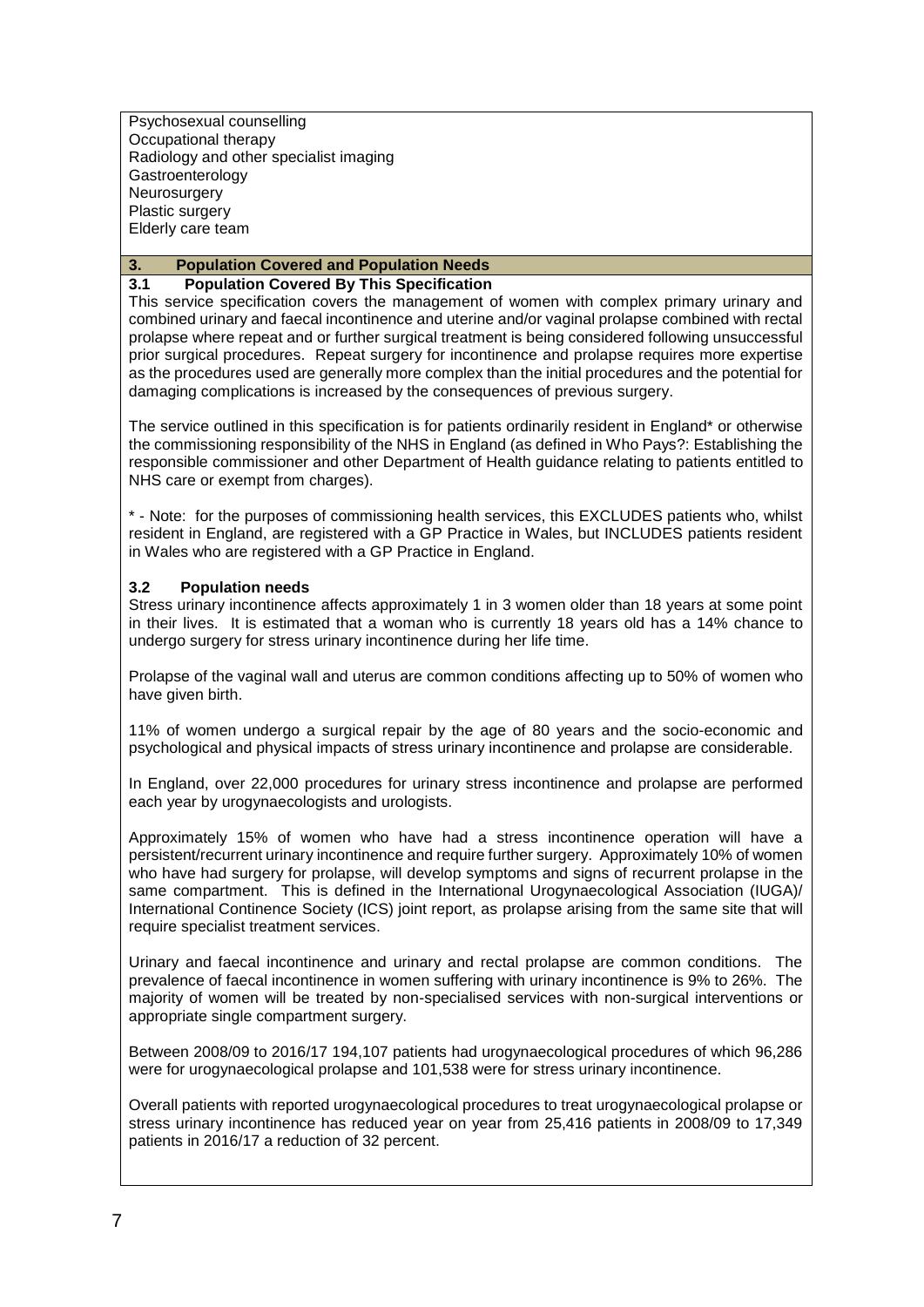### **Tape insertion procedures for stress urinary incontinence**

- Between 2008/09 to 2016/17, 100,516 patients had a reported tape insertion procedure for stress urinary incontinence.
- In 2016/17 there were 7,245 patients who had an insertion for this procedure group type, a reduction of 48% from 2008/09 when 13,990 patients were recorded.

### **Non-tape procedures for stress urinary incontinence**

- Between 2008/09 to 2016/17, 1,195 patients had a reported non-tape procedure for stress urinary incontinence.
- In 2016/17 there were 133 patients who had this procedure group type, a reduction of 6% from 2008/09 when 141 patients were recorded.

### **Mesh insertion procedures for urogynaecological prolapse**

- Between 2008/09 to 2016/17, 27,016 patients had a reported mesh insertion procedure for urogynaecological prolapse.
- In 2016/17 there were 2,680 patients who had an insertion for this procedure group type, a reduction of 13% from 2008/09 when 3,073 patients were recorded.

### **Non-mesh procedures for urogynaecological prolapse**

- Between 2008/09 to 2016/17, 71,350 patients had a reported a non-mesh procedure for urogynaecological prolapse.
- In 2016/17 there were 7,334 patients who had this procedure group type, a reduction of 12% from 2008/09 when 8,338 patients were recorded.

### **Patients who have had removal procedures**

The number of patients that have had urogynaecological procedures that relate to the removal of material associated with tape and mesh has varied. Increasing from 580 patients in 2008/09 to 679 patients in 2012/13 before decreasing to 502 patients in 2016/17 an overall reduction of 13% between 2008/09 to 2016/17.

# **3.3 Expected Significant Future Demographic Changes**

There are no expected significant demographic changes but the use of mesh sling as a treatment for female SUI is decreasing, with a reduction by about 50% between 2008 and 2017. This highlights a change in patient choice and surgical practice, which is likely to reflect concerns about longer term complications, outcomes and risk of surgery after mesh insertion.

# **3.4 Evidence Base**

This specification is based on the following clinical evidence:

- NICE (2019) Urinary incontinence and pelvic organ prolapse in women: management. CG123
- NICE (2015) Urinary incontinence in women: management. CG171
- NICE (2012) Urinary incontinence in neurological disease: assessment and management. CG 148
- NICE (2004) Sacral nerve stimulation for urgency incontinence and urgency frequency. IPG64.
- NICE (2017) Extra urethral (non-circumferential) retro-pubic adjustable compression devices for stress urinary incontinence in women IPG576.
- NICE (2005) Intramural urethral bulking procedures for stress urinary incontinence, NICE Interventional Procedures Guidelines IPG138.
- NICE (2016) Single-incision short sling insertion for stress urinary incontinence in women, IPG566.
- NICE (2008) Surgical repair of vaginal wall prolapse using mesh, NICE Interventional Procedures Guidelines IPG267.
- NICE (2009) Infracoccygeal sacropexy using mesh for uterine prolapse repair, NICE Interventional Procedures Guidelines IPG280.
- NICE (2009) Infracoccygeal sacropexy using mesh for vaginal vault prolapse repair, NICE Interventional Procedures Guidelines IPG281.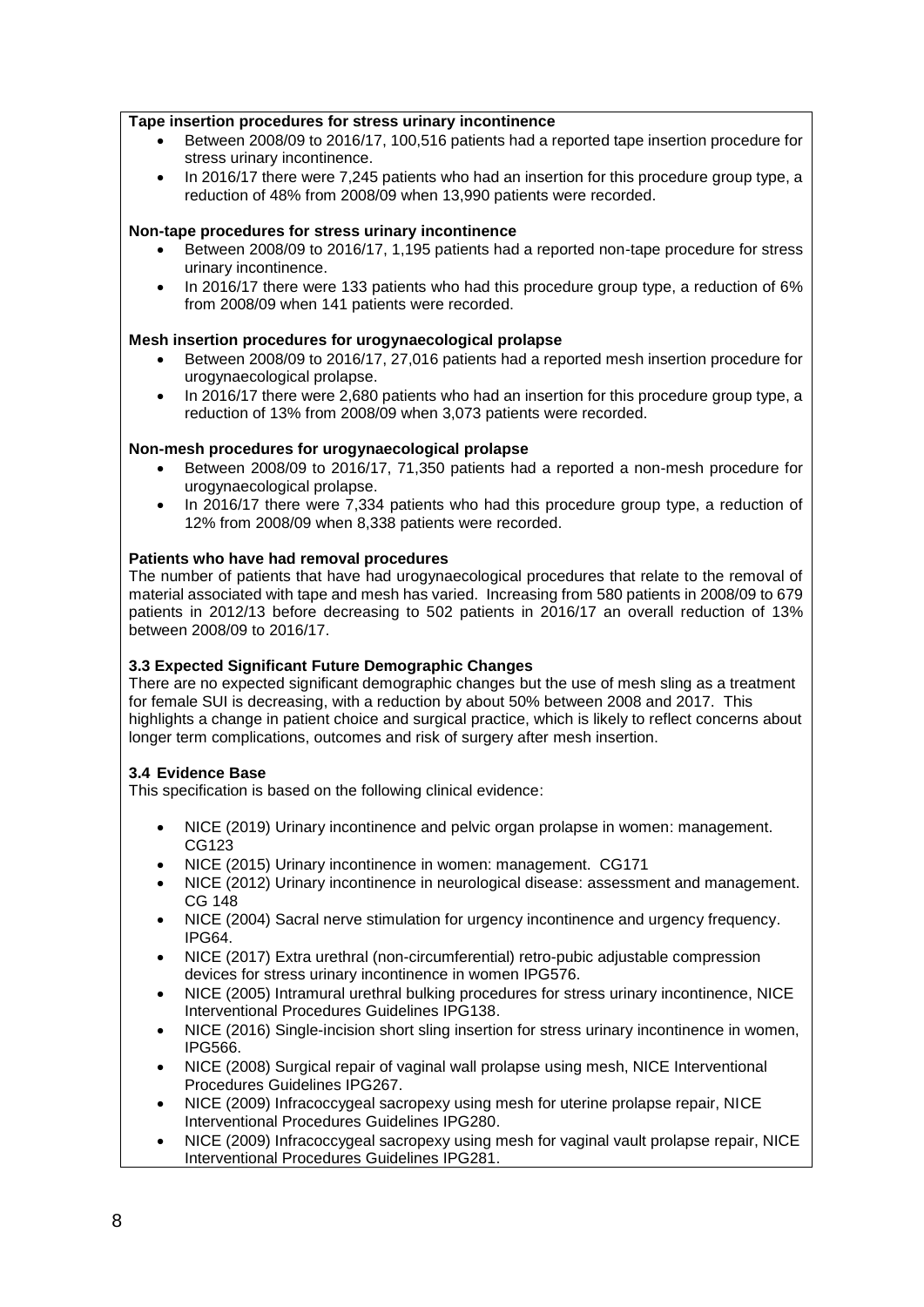- NICE (2009) Insertion of mesh uterine suspension sling (including sacrohysteropexy) for uterine prolapse repair, NICE Interventional Procedures Guidelines IPG282.
- NICE (2009) Sacrocolpopexy using mesh for vaginal vault prolapse repair, NICE Interventional Procedures Guidelines IPG283.
- NICE (2017) Sacrocolpopexy with hysterectomy using mesh for uterine prolapse repair, IPG577.
- NICE (2007) Faecal incontinence: The management of faecal incontinence in adults' CG49.
- NICE (2006) Stimulated graciloplasty for faecal incontinence IPG 159.
- NICE (2004) Sacral nerve stimulation for faecal incontinence IPG 99.
- NICE (2004) Artificial anal Sphincer Implantation IPG 66.
- NICE (2010) Stapled transanal rectal resection for obstructed defaecation syndrome IPG 351.
- NICE (2003) Circular stapled haemorrhoidectomy IPG 34.
- NICE (2008) Transabdominal artificial bowel sphincter implantation for faecal incontinence IPG 276.
- NICE (2011) Endoscopic radiofrequency therapy of the anal sphincter for faecal incontinence IPG 393.
- NICE (2011) Percutaneous tibial nerve stimulation for faecal incontinence IPG 395.

### **4. Outcomes and Applicable Quality Standards**

**4.1 Quality Statement – Aim of Service** The service has the following aims:

To provide a Regional MDT service to cover the management of women with complex primary urinary and combined urinary and faecal incontinence and uterine and vaginal prolapse combined with rectal prolapse where repeat and or further surgical treatment is being considered following unsuccessful prior surgical procedures. To work with Local MDTs and the Mesh MDT within an established clinical network.

# **NHS Outcomes Framework Domains**

| Domain 1 | Preventing people from dying prematurely                                                      | X |
|----------|-----------------------------------------------------------------------------------------------|---|
| Domain 2 | Enhancing quality of life for people with long-term<br>conditions                             | X |
| Domain 3 | Helping people to recover from episodes of ill-health or<br>following injury                  | X |
| Domain 4 | Ensuring people have a positive experience of care                                            | X |
| Domain 5 | Treating and caring for people in safe environment and<br>protecting them from avoidable harm | X |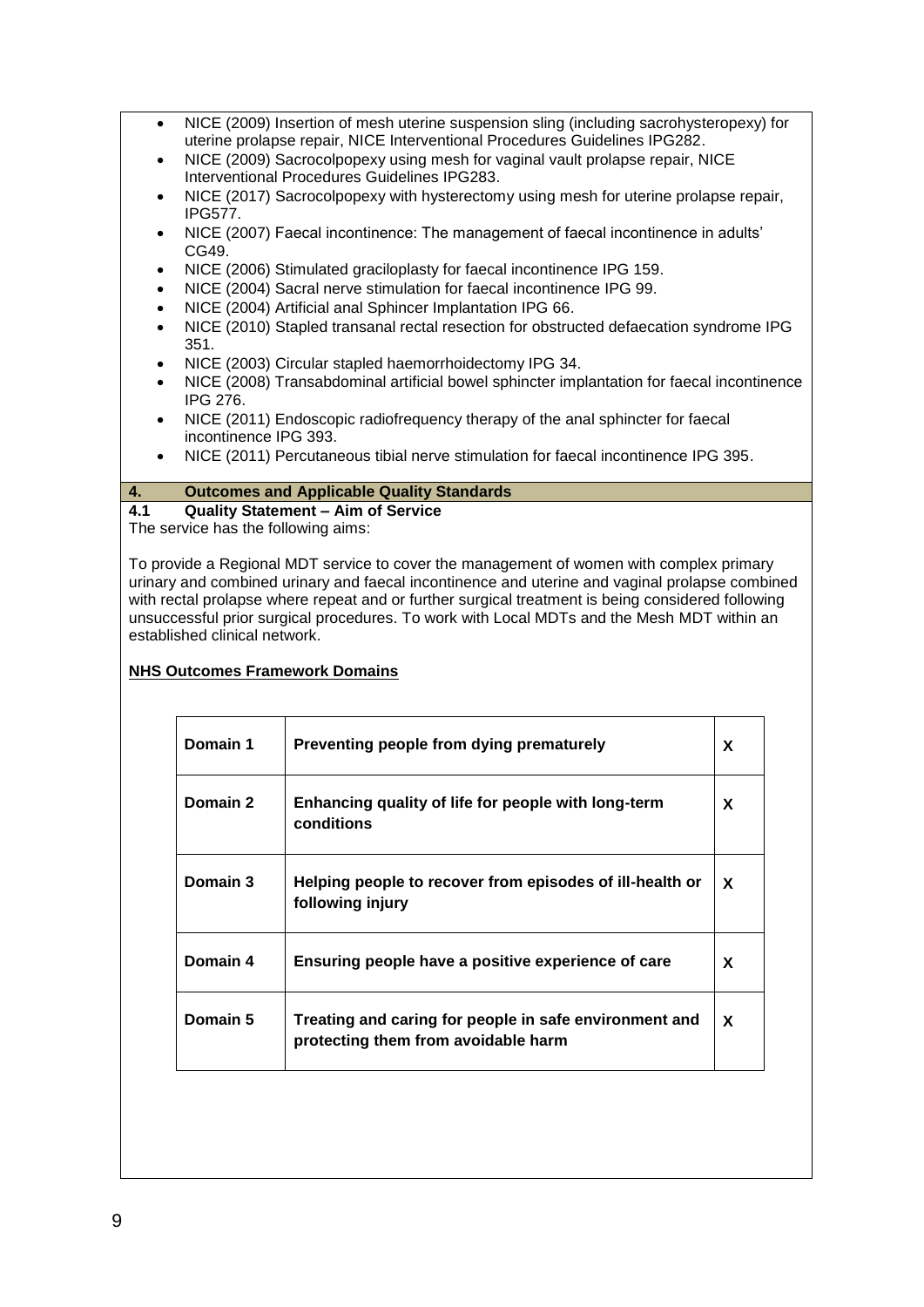# **4.2 Indicators Include:**

### **Outcome Measures**

| <b>Number</b> | <b>Indicator</b>                                                                                                           | <b>Data Source</b> | <b>Outcome</b><br><b>Framework</b><br><b>Domain</b> | <b>CQC Key</b><br>question |
|---------------|----------------------------------------------------------------------------------------------------------------------------|--------------------|-----------------------------------------------------|----------------------------|
|               | <b>Clinical Outcomes</b>                                                                                                   |                    |                                                     |                            |
| 101           | Numbers of patients referred<br>for complex urinary<br>incontinence surgery                                                | Provider           | 2,3,5                                               | effective                  |
| 102           | Proportion of patients<br>referred for complex urinary<br>incontinence surgery who<br>are accepted for treatment           | Provider           | 2,3,5                                               | effective                  |
| 103           | Proportion of complex<br>urinary incontinence<br>procedures being carried out<br>laparoscopically                          | Provider           | 2,3,5                                               | effective                  |
| 104           | Numbers of patients referred<br>for complex vaginal and<br>uterine prolapse surgery                                        | Provider           | 2,3,5                                               | effective                  |
| 105           | Proportion of patients<br>referred or complex vaginal<br>and uterine prolapse surgery<br>who are accepted for<br>treatment | Provider           | 2,3,5                                               | effective                  |
| 106           | Proportion of or complex<br>vaginal and uterine prolapse<br>procedures being carried out<br>laparoscopically               | Provider           | 2,3,5                                               | effective                  |
| 107           | Proportion of patients re<br>referred into the service<br>within 1 year for prolapse /<br>incontinence                     | Provider           | 2,3,5                                               | effective                  |
| 108           | Proportion of patients return<br>to theatre within 30 days                                                                 | Provider           | 2,3,5                                               | effective                  |
| 109           | 30-day mortality                                                                                                           | Provider           | 2,3,5                                               | effective                  |
| 110           | Mean length of stay in<br>hospital for open prolapse<br>procedure                                                          | Provider           | 2,3,5                                               | effective                  |
| 111           | Mean length of stay in<br>hospital for laparoscopic<br>prolapse procedure                                                  | Provider           | 2,3,5                                               | effective                  |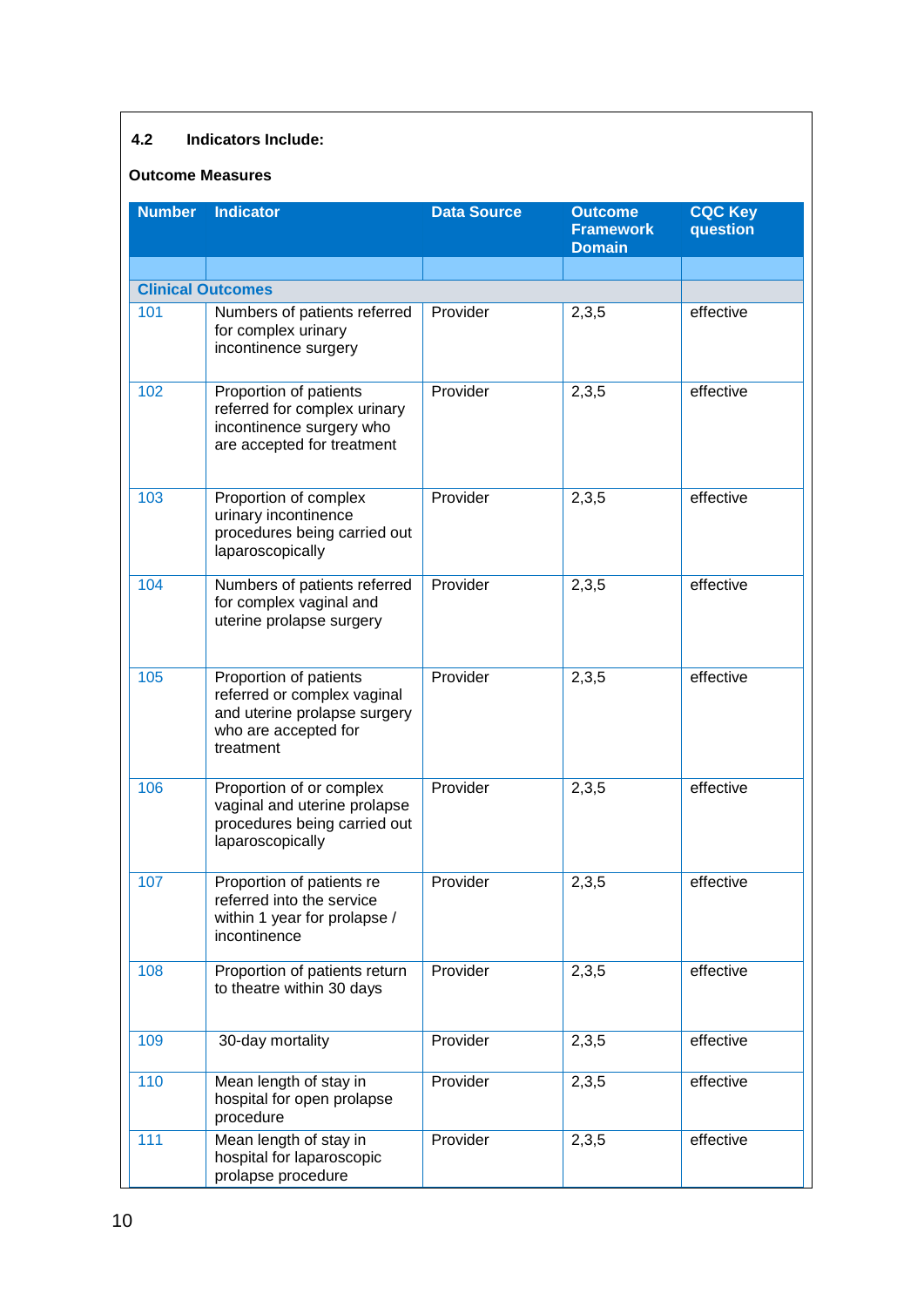| 112               | Mean length of stay in<br>hospital for open<br>incontinence procedure                           | Provider         | 2,3,5                    | effective             |
|-------------------|-------------------------------------------------------------------------------------------------|------------------|--------------------------|-----------------------|
| $\frac{113}{113}$ | Mean length of stay in<br>hospital for laparoscopic<br>incontinence procedure                   | Provider         | 2,3,5                    | effective             |
| 114               | Number of patients treated<br>with simple localised<br>excision of minor mesh<br>exposure       | Provider         | 2,3,5                    | effective             |
|                   | <b>Patient Experience</b>                                                                       |                  |                          |                       |
| 201               | Patients and carers are<br>provided with information                                            | Self-declaration | 4                        | caring,<br>responsive |
| 202               | Feedback from patients is<br>reviewed and informs<br>service development and<br>improvements    | Self-declaration | $\overline{\mathcal{L}}$ | caring,<br>responsive |
|                   | <b>Structure and Process</b>                                                                    |                  |                          |                       |
| 001               | There is a specialist team                                                                      | Self-declaration | 2,3,5                    | effective, safe       |
| 002               | There are regional MDT<br>treatment planning meetings                                           | Self-declaration | 2,3,5                    | effective, safe       |
| 003               | Each surgeon undertaking<br>laparoscopic surgery does a<br>minimum of 10 procedures<br>per year | Self-declaration | 2,3,6                    | effective, safe       |
| 004               | There are clinical guidelines<br>in place                                                       | Self-declaration | 2,3,5                    | effective, safe       |
| 005               | There are patient pathways<br>in place                                                          | Self-declaration | 2,3,5                    | effective, safe       |
| 006               | The service is submitting                                                                       | Self-declaration | 2,3,5                    | effective, safe       |

**4.3 Commissioned providers are required to participate in annual quality assurance and collect and submit data to support the assessment of compliance with the service specification as set out in Schedule 4A-C**

# **4.4 Applicable CQUIN goals are set out in Schedule 4D**

**5. Applicable Service Standards**

# **5.1 Applicable Obligatory National Standards**

Providers of this service should ensure that all current NICE and professional guidance over the intervention and treatment options to treat complex urinary incontinence and/ or vaginal or uterine prolapse

# **5.2 Other Applicable National Standards to be met by Commissioned Providers**

Not applicable